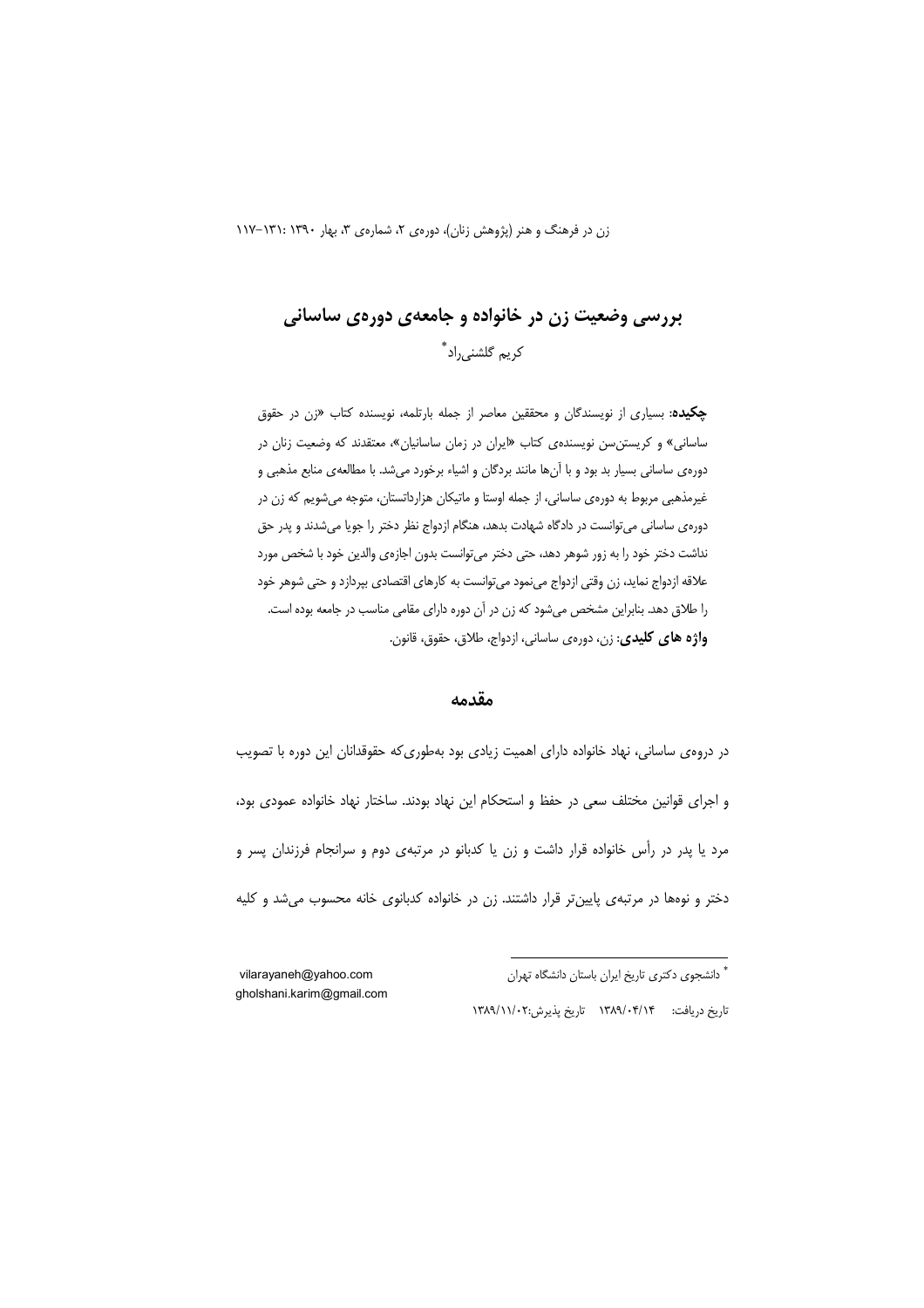امورات مربوط به داخل خانواده توسط وی انجام می گرفت. در جامعه نیز زنان نقش فعالی داشتند و به امور اقتصادی و غیراقتصادی می پرداختند.

جايگاه زن در دورهي ساسانيان

کهن ترین تحقیق را در مورد وضعیت زن در دورهی ساسانی کریستیان بارتلمه در کتاب «زن در حقوق ساسانی» بهعمل آورده است. وی در این کتاب معتقد بود که زنان در دورهی موردنظر دارای شخصیت حقوقي نبوده و با آنان مانند اشياء و بردگان برخورد مي شد.» (كريستيان بارتلمه، ١٣٣٧: ۴٠).

در این مقاله مشخص می شود که زنان دارای شخصیت حقوقی بوده و از موقعیت ممتازی در دورەي ساسانى برخوردار بودند.

با بررسی موقعیت و مقام زن از دیدگاه «اوستا» درمی یابیم که در این کتاب، نام مرد و زن همیشه با یکدیگر آمده و هر صفت نیکی که به یکی از دو جنس متعلّق است به آن دیگری نیز استناد داده شده است. عباراتی چون «زنان و مردان پارسا» و «مردان نیکوکار و زنان نیکوکار» مکرر به کار رفته و هم دوشی این دو را در نهاد خانواده و نمودهای اجتماعی، می رساند (شعبانی، ۱۳۶۹: ۱۷).

براساس کتاب «عهد عتیق»، خداوند مرد را آفرید و آنگاه که مرد در خواب بود، یک دندهی او را درآورد و از این دنده زن را بهوجود آورد. سپس ماجرای درخت میوه و خوردن این میوه ممنوعه را ذکر کرده و می گوید زن به علت این که فریب مار را خورد و میوه ممنوعه را تناول کرد، خداوند به مجازات این کار درد زایمان را برایش فرستاد و مرد چون فریب زنش را خورد، خداوند به عنوان مجازات، درد بهدست آوردن معاش و کار کردن را برای او آفرید (کتاب مقدس (عهد عتیق)، ۱۳۸۵: ۳). ولی براساس آیین زرتشتی: «نخستین پدر و مادر مردم جهان، مشیه و مشیانه هستند. خداوند به آنان گفت: شما یدر و مادر مردم جهان هستید، شما را یاک بیافریدم. با یاکی قانون به کار بندید، نیکاندیشه و نیک گفتار باشید، دیوان میرستید، هر دوی آنها نخستین چیزی که اندیشیدند این بود که هر یک از ما باید خشنودی، دلگرمی و دوستی دیگری را فراهم آوریم. آنگاه هر دو خرامیدند و نخستین کاری که کردند این بود که خود را شستند و نخستین سخنی که به زبان راندند این بود که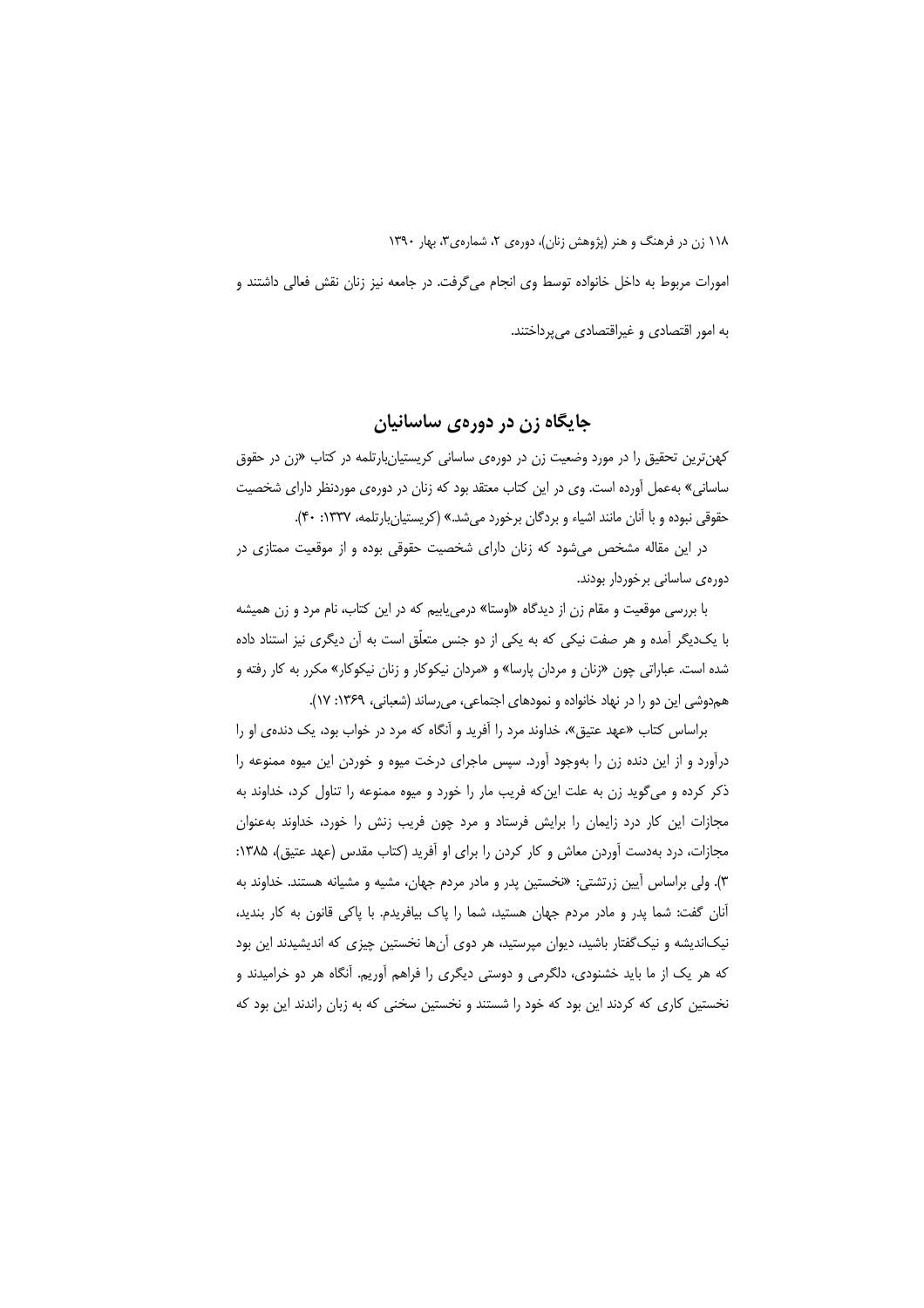اهورامزداست یگانه آفریدگار آب، گیاهان، جانواران، ستارگان، ماه، خورشید و همه آبادانی و هر آن چیزی که از بنیاد راستی هاست.» (بامانجی نساوانجی، ۱۹۰۹).

همان طور که می بینیم در دین یهود، زن به عنوان موجودی سادهدل نمایان می شود که مرد را گول می;ند و زن از دندهی مرد آفریده شده است. ولی در آیین زرتشت، زن و مرد از یک رشتهی نباتی در یک زمان با هم روئیدند و از آغاز، همانند، همگام، همدرد، همشأن و مساوی یکدیگر آفریده شدهاند، این جا زن موجودی سادهدل نیست که فریب می خورد، فریب می دهد، مجازات می شود و دیگری را دچار عقوبت میسازد. او موجودی پاک است که بلافاصله پس از آفریده شدن با آدم همزاد خود به شستشو میپردازد، نام خدای بر زبان رانده، به راستی و درستی باور دارد و دوش به دوش مرد به آبادی جهان می پردازد. در اوستا، هر جا که مرد ستایش شده است، زن نیز ستایش می شود. در «یسنه» می خوانیم: «زنان و گروه فرزندان آنان را می ستاییم. همه ی مردان نیک را می ستاییم. همه ی زنان نیک را می ستاییم.» (دوستخواه، ۱۳۸۵، هات ۶۶ /۱۶۲).

چیزی که در کتاب «اوستا» جالب می نماید این است که همان طور که برخی از ایزدان و فرشتگان از جنس نر هستند، برخی دیگر از جنس مادهاند. چنین امری، می رساند که نه تنها مرد ارزشمند شمرده میشده، بلکه زن نیز ارجمند بوده است. «آناهیتا بانو» ایزد بزرگی است که فزاینده ی جانها و فزایندهی کشور خوانده شده، زیرا که فزاینده و نگهبان آب است. در کشوری مانند ایران که همواره دچار خشکسالی بوده است، مشخص است که آب چقدر برای حیات مردم اهمیت داشت و این وظیفه به عهدهی زن (آناهیتا) گذاشته شده بود.

در آبانپشت میخوانیم: «آنگاه اردویسور اناهیتا به پیکر دوشیزهای زیبا، برومند، برزمند، کمر برمیان بسته، راست بالا، آزاده، نژاد، بزرگوار، موزههایی درخشان تا مچ پا پوشیده و به استواری بابندهای زرین بسته، روانه شد.» (همان؛ آبان پشت:۳۰۹)

یکی از شریفترین قوای باطنی، وجدان یا (دئنا`) نیز به صورت زن جلوهگر میشود. دئنا پس از مرگ در پل چینوت<sup>۲</sup> به استقبال روان آمده، پیمودن راه بهشت و یا دوزخ را بر عهده میگرفته است.

<sup>&</sup>lt;sup>1</sup>. Daena<br><sup>3</sup>. Chinvat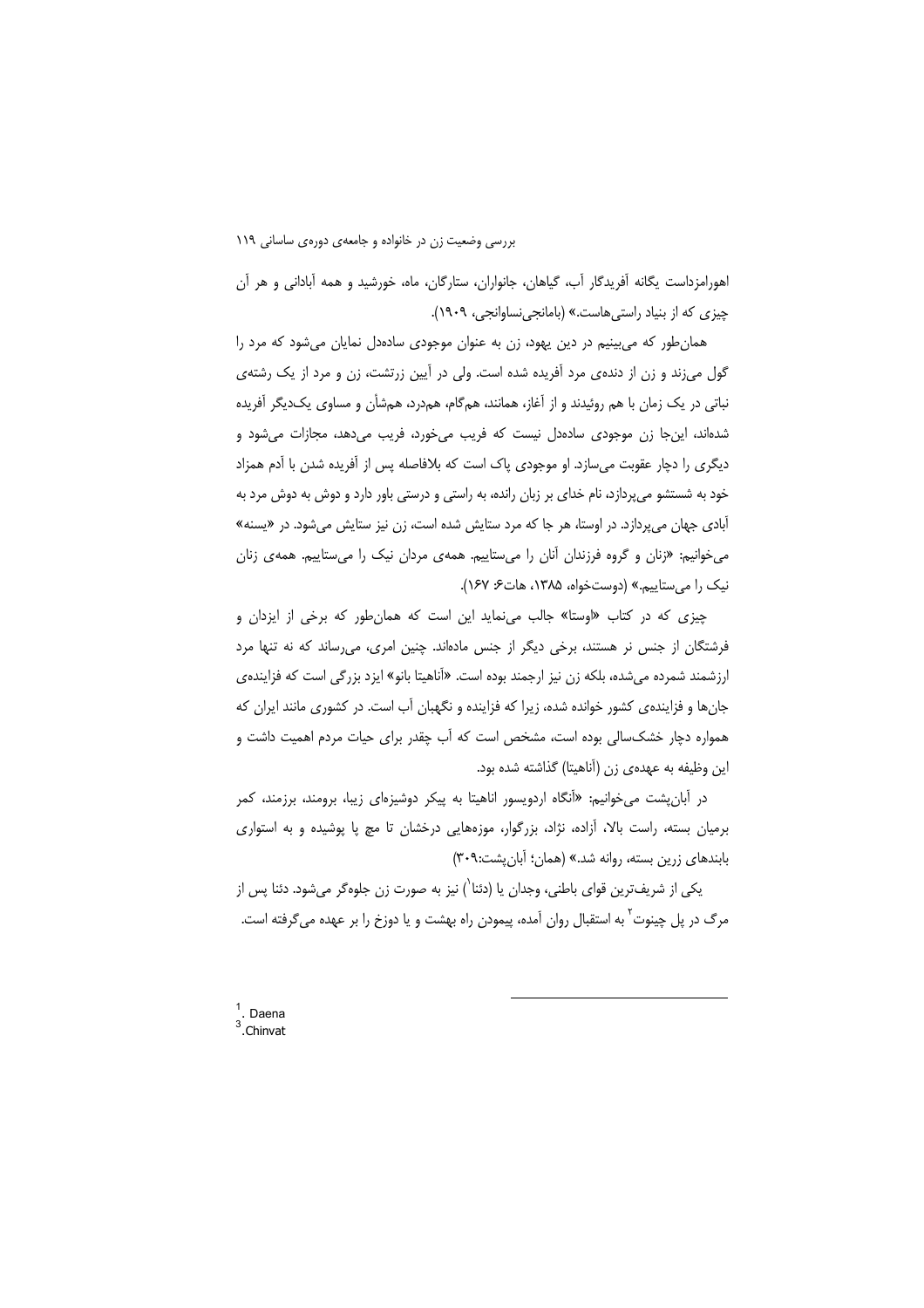از شش امشاسیند ؓ (فرشتگان مقرّب مزدیسنا) که رابطه بین اهوارامزدا و بندگان او به شمار میروند، سه تن (بهمن، اردیبهشت، شهریور) نرینه یا مذکر و سه تن دیگر (سپندارمذ، خرداد، امرداد) مادینه یا مؤنثاند. که شش تن آنها دارای ارج و قدرت یکسان و فراوانند. «سیندارمذ» در جهان روحانی مظهر مهر، برادری و فروتنی اهورامزدا است و در جهان مادی فرشته موکل و نگهبان زمین است.

او را دختر اهورامزدا و مادر زمین خواندهاند و در این باب در کتاب اوستا چنین آمده است: «اکنون سخن میدارم از آنچه برای این جهان بهترین چیزها دانسته شده و آن را از دین راستین بیاموختیم و آن این است که اهورامزدا کسی است که این گیتی بیافرید، پدر برزیگران نیکمنش و زمین ارمئیتی سیندارمذ دختر نیک کردار اوست.» (دوستخواه، ۱۳۸۵: ۱۶۸).

از آن جا که کشت و کار و آبادانی در آیین زرتشت اعتباری بس ارجمند دارد، سیندارمذ موظِّف است که زمین را خرم و آبادان بر پای دارد و دلگرمی و شادمانی هر کس را که به کشت و کار می پردازد، فراهم أورد (فرخ رو، ۱۳۶۴: ۲۹).

با مطالعهی سایر منابع مربوط به دورهی ساسانی نیز متوجه میشویم که زن دارای شخصیت حقوقی بوده است.

بولسارا در مقدمه ترجمهی انگلیسی کتاب «ماتیکان هزارداتستان» می نویسد: «فرمانروایی در خانواده مشترکاً میان مرد و یا کدخدای خانه و زن یا کدبانوی خانه تقسیم شده بود. کدبانو نسبت به ادارهی امور داخلی خانه، دارای تسلط و آزادی کامل بوده و مرد نمی توانسته در آن دخالت کند (هزار داتستان به ۱۹۹۷: ۵۶)

زنان در این عصر صلاحیت ارایه شهادت در دادگاه را داشتند. در بند بیستونهم بخش پنجم نیکاتونسک<sup>۵</sup> آمده است: «زنی که اهلیت داشته باشد برای داوری و ارایه شهادت صلاحیت دارد.» (دینکارد ، ۱۸۹۲ :۵۶).

- $\int_{4}^{3}$ . Amshaspand
- $\frac{4}{5}$ . Hazardadistan
- $\frac{5}{6}$ . Nikatim nask<br>6. Dinkard
-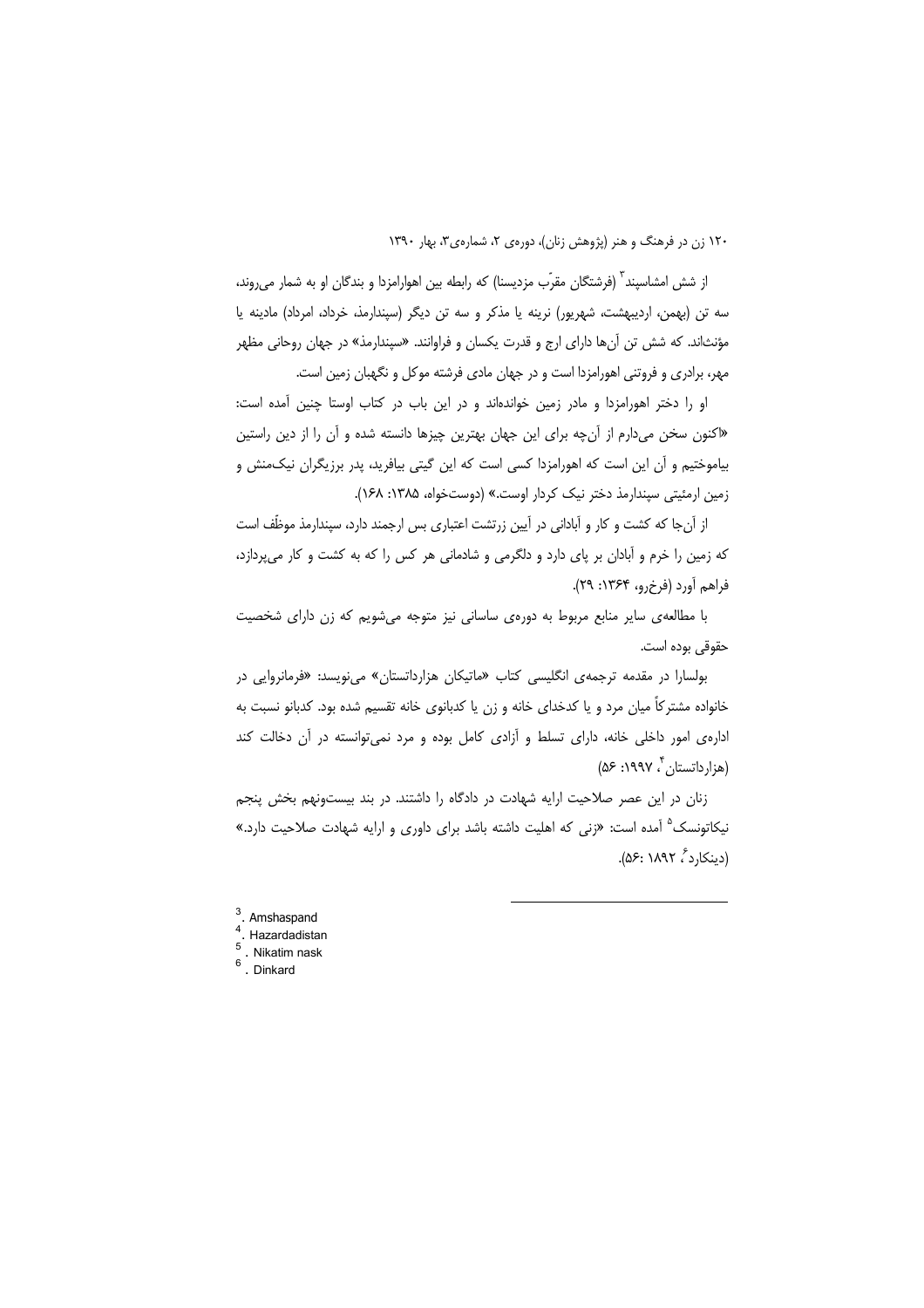بند بیستویکم، بخش دوم گنباسرنیگاد نسک می6وید: «زن یا بچهای که از قانون اطلاع داشته باشد، بیش از مرد کاملاً بالغی که بی اطلاع از قانون است، صلاحیت قضاوت دارد.» در کتاب هیربذستان" (قانوننامه روحانیون) از جمله چیزهایی که شرح داده شده است، وظایف آن روحانی است که برای اجرای تکالیف دینی، به دهات و قصبات اعزام میشود، همچنین ترتیب استخدام زن یا کودکی است که معاونت در اجرای مراسم دینی نماید (حجازی، ۱۳۷۰: ۱۷۲).

در ایران باستان، ماه اسفند و به ویژه روز اسفند از آن ماه را که «اسفندگان» نامیده می شد، به عنوان روز زن، جشن میگرفتند. ابوریحان بیرونی در کتاب «آثارالباقیه» مینویسد: «اسفندارمذ، فرشته موکل بر زمین است و نیز بر زنهای درستکار و عفیف و شوهر دوست و خیرخواه و در زمان گذشته این ماه، بویژه این روز، عید زنان بوده است و در این عید مردان به زنان بخشش مینمودند و هنوز این رسم در اصفهان و دیگر شهرها (شهرهای ناحیه مرکز و غرب ایران) باقی مانده است.» (بیرونی، ۱۳۸۵: ۳۵۵).

در این روز زنان در خانه بر تخت شاهی می نشستند و فرمان می راندند. همه ی کارها بر دست مردان و پسران انجام میشد و با توجه به اینکه جشن دیگری به نام مردان برگزار نمیشده، برگزاری این جشن به عنوان بزرگداشت زن به شمار میرفت.

مورد دیگر که اهمیت مقام زن را در این دوره نشان میدهد، به پادشاهی رسیدن زنان میباشد. در اواخر حکومت ساسانیان، چندتن از زنان ساسانی به پادشاهی رسیدند. اعراب معتقد بودند که: چون در اواخر حکومت ساسانیان مردی از خاندان ساسان نبود که به شاهی برسد، بنابراین حکومت را به زنان سپردند (مسعودی، ۱۳۴۴: ۱۸۵). چون زن در بین اعراب دارای مقامی بسیار پایین بود و هرگز در بین آنان زن به پادشاهی نرسیده است، بنابراین وقتی دیدند، زنی به پادشاهی ایران رسیده، این مسئله را نشانهی ضعف و ناتوانی ایرانیان قلمداد کرده و فکر می کردند مردی در ایران وجود ندارد تا به پادشاهی برسد. علاوه بر اواخر عهد ساسانی، در اوایل این دوره نیز زنانی دیده شدهاند که به پادشاهی رسیدهاند. بعد از مرگ هرمزد پسر نرسی، به علت نبودن وارث تاج و تخت، موبدان بسیار نگران گشته و در شبستان شاه به جستجو پرداخته، سرانجام تاج را بر سر مادر شاپور گذاشتند. فردوسی در این باره میسراید:

7 Hirbazestan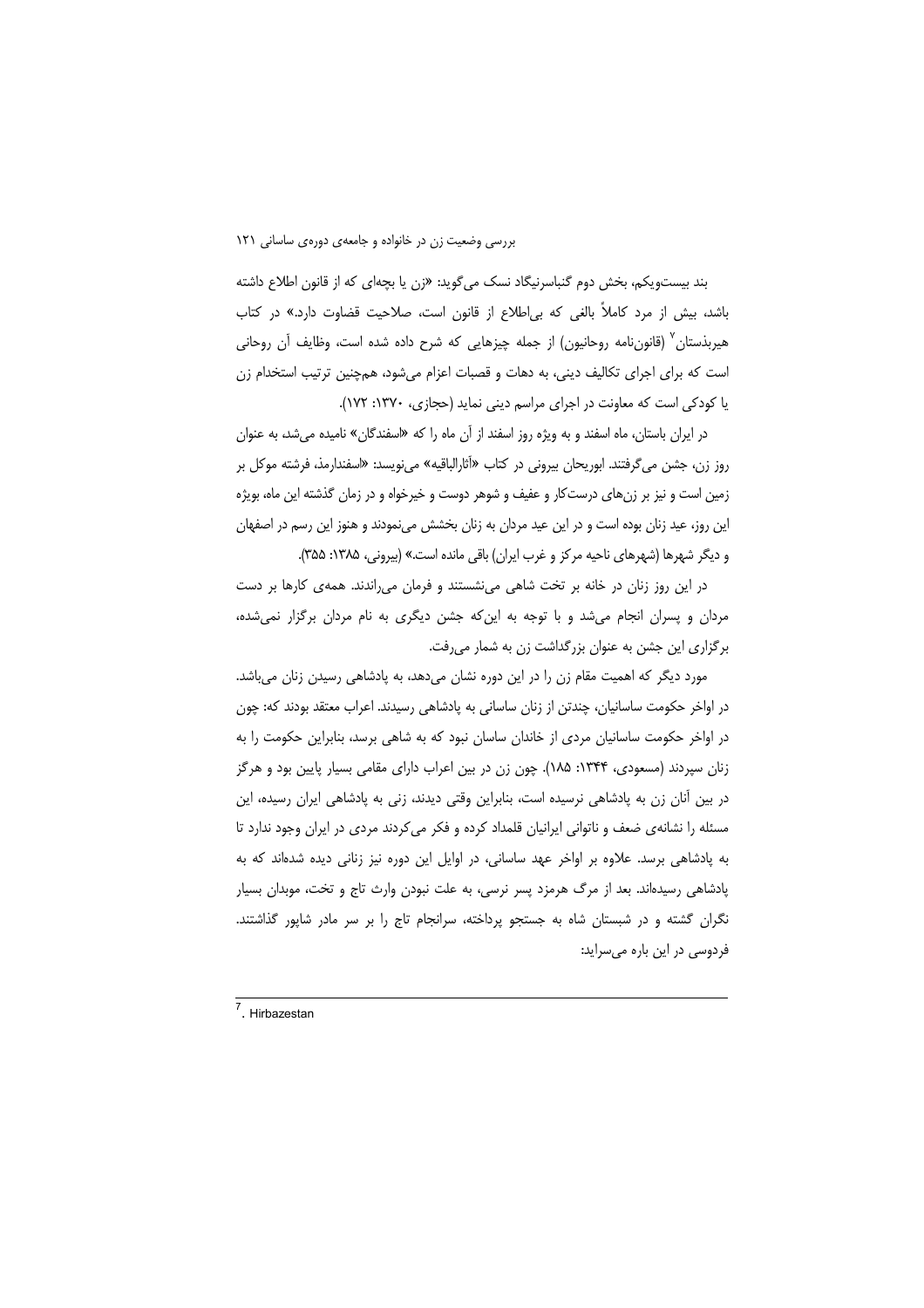| بمرد وبباليـــن نبــودش پســر     | غمي شد زمـرگ أن سـر تــاجــور        |
|-----------------------------------|--------------------------------------|
| یکی لالـه رخ بـود تابـان چـو مـاه | نگه کــرد مـوبــد شبستـان شــاه      |
| از آن خـوب رخ شادمان شد جهان      | پــريچهــر رابچـــه بـــد در نهـــان |
| نشاندش بوافراز تخت كيان           | بياورد موبد ورا شادمان               |
| بــر أن تــــاج زر و درم ريختنـد  | به سر بورش تاجي بياويختند            |
|                                   |                                      |

(فردوسی، ۱۳۶۹: ۱۵)

در سایر موارد نیز که وضعیت سلطنت مشخص نبود، برای مدتی حکومت را ملکهی مادر به عهده می¢فت. پس از مرگ یزدگرد دوم، بین دو پسر او (هرمز سوم و پیروز) جنگ درگرفت و در مدت جنگ این دو شاهزاده، مادرشان که «دینگ» نام داشت در تیسفون سلطنت می کرد. اکنون مهری وجود دارد که صورت این ملکه با اسم و لقبش «بانبشنان بانبشن»<sup>۸</sup> یعنی «ملکه ملکهها» به حروف یهلوی در آن کنده شده است.

پس از مرگ شاهپور اول نیز ملکه دینگ با عنوان شهبانوی میشان، سرزمین میشانشاه را تحت فرمان خود اداره می کرد (حجازی، ۱۳۷۰: ۱۶۱).

در کتیبه کعبه زرتشت، شاپور اول، دومین پادشاه ساسانی (۲۴۰–۲۷۰ میلادی)، ذکر میکند که برای نیکنامی و دوام خود و اعضای خانوادهاش، آتش مقدس در نقاط مختلف افروخته است. در اینجا ابتدا نام خودش را ذکر میکند و سپس نام همسرش آذرناهید، شهبانوی شهبانوان و در ادامه نام سایر فرزندانش (پسر و دختر) ذکر مینماید:

«و ایزدان را نیایشی بزرگ کردیم و نیز در اینجا بنابراین کتیبه، برپا کردیم: آتشی به نام خسرو شاپور، برای روان و دوام ناممان، آتشی به نام خسروآذرناهید برای روان و دوام نام [همسرمان] آذرناهید شاهبانوان شاهبانو، آتشی به نام خسرو هرمزد اردشیر برای روان و دوام نام پسرمان هرمزد اردشیر شاه بزرگ ارمنیه........» (عریان، ۱۳۸۲: ۶۵).

این که پادشاهی نام همسرش را قبل از نام سایر اعضای خانواده و بعد از نام خودش می آورد، نشان از مقام و اهمیت این زن میباشد. دقت شود که آوردن نامها به ترتیب در کتیبهها، نقش برجستهها و سایر آثار بهجای مانده، عمدی و از روی هدفی خاص صورت می گیرد. ابتدا نام شاپور

<sup>8</sup>. Banbeshnan Banbeshn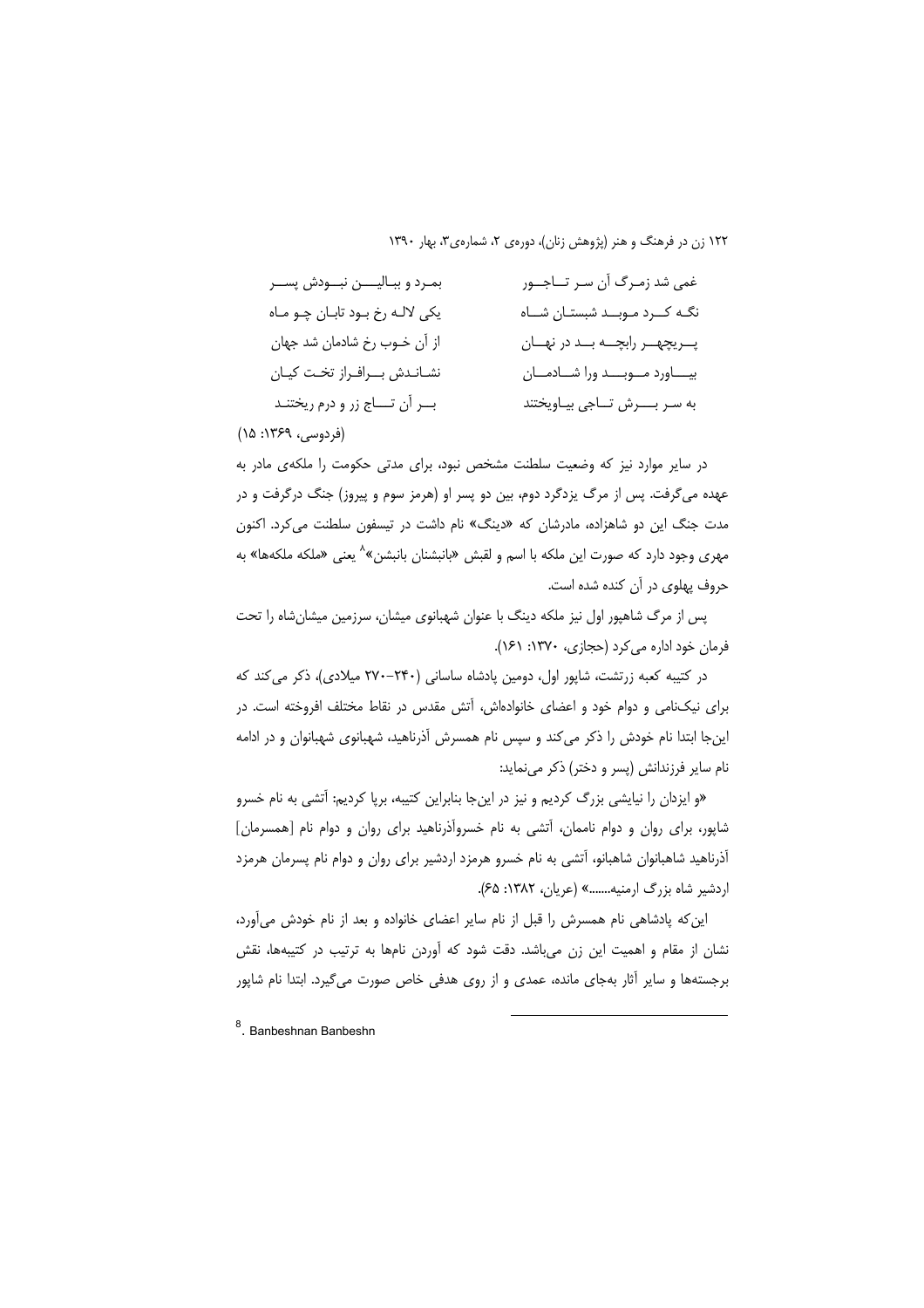شاهنشاه ذکر می شود، سپس ملکه آذرناهید که دوم شخص مملکت است و سپس نام هرمزد که ولیعهد و جانشین پدرش میباشد ذکر میشود و در پایان نام سایر اعضای خانواده میآید.

بهرام دوم (۲۷۴–۲۹۳ میلادی) پنجمین پادشاه ساسانی بود. وی فرمان داد تصویر خانواده او را بر سکههایش ضرب کنند. در روی درهمهای زمان وی، تصویر ملکه شاپوردختک و پسرش بهرام سوم حک شده است. او برجسته کاری های متعددی دارد که به یاد و با تصویر خانواده او بر صخرهها حک شدهاند (دریایی، ۱۳۸۶: ۲۷).

موارد ذکر شده نشان دهنده این مسئله میباشند که در دورهی ساسانی به زن به چشم برده یا شیء یا موجودی کم ارزش نمینگریستند.

در اندیشه ایرانیان عصر باستان، سپندارمذ<sup>۹</sup> فرشتهی مؤنث، موکل زمین و حامی زنان بود. در این مورد در کتاب شایست ناشایست آمده است که: «هر کس می خواهد سیندارمذ را گرامی و خشنود سازد، باید زمین و زن نیک را گرامی دارد.» (شایست ناشایست، ۱۳۶۹: ۲۱۵).

## حقوق زن

مرد حق نداشت نسبت به همسر خود بدخلقی کرده و او را تحت شکنجه و آزار قرار دهد. در صورتی که مرتکب چنین امری میشد قانون حق زن را گرفته و مرد را تنبیه میکرد. در کتاب «ماتیکان» می خوانیم: «زنی که از بدرفتاری شوهر خود شکایت نماید باید تا پایان محاکمه، او را از تحت سلطه شوهر خارج ساخت.» (هزاردستان، ۱۳۸۶: ۶۰). براساس كتاب «دينكرت» سرداري خانواده، بعد از وفات مرد خانه و از طرف وي، به كدبانوي خانه نيز تفويض مي شد (دينكارد، ١٨٩٢: ١١۵). در كتاب «ماتيكان»، آمده است: «هرگاه رياست خانواده به عهده سترزن باشد، ديون (طلب) آن خانواده بايد به وسیلهی سردار خانواده پرداخت گردد.» (هزارداتستان، ۱۹۹۷: ۵۱). از این مطلب استنباط می شود که ریاست و سرداری خانه به دست زن خانه نیز بوده است. دختر تا موقعی که ازدواج نکرده بود، می توانست به این مقام برسد و در صورت ازدواج، این مقام از وی سلب میشد. اگر زن در مقام سرداری خانه سوءاستفاده می کرد، افراد خانواده می توانستند به دادگاه شکایت برده و حق خود را

 $9.$  Sepandar rnaz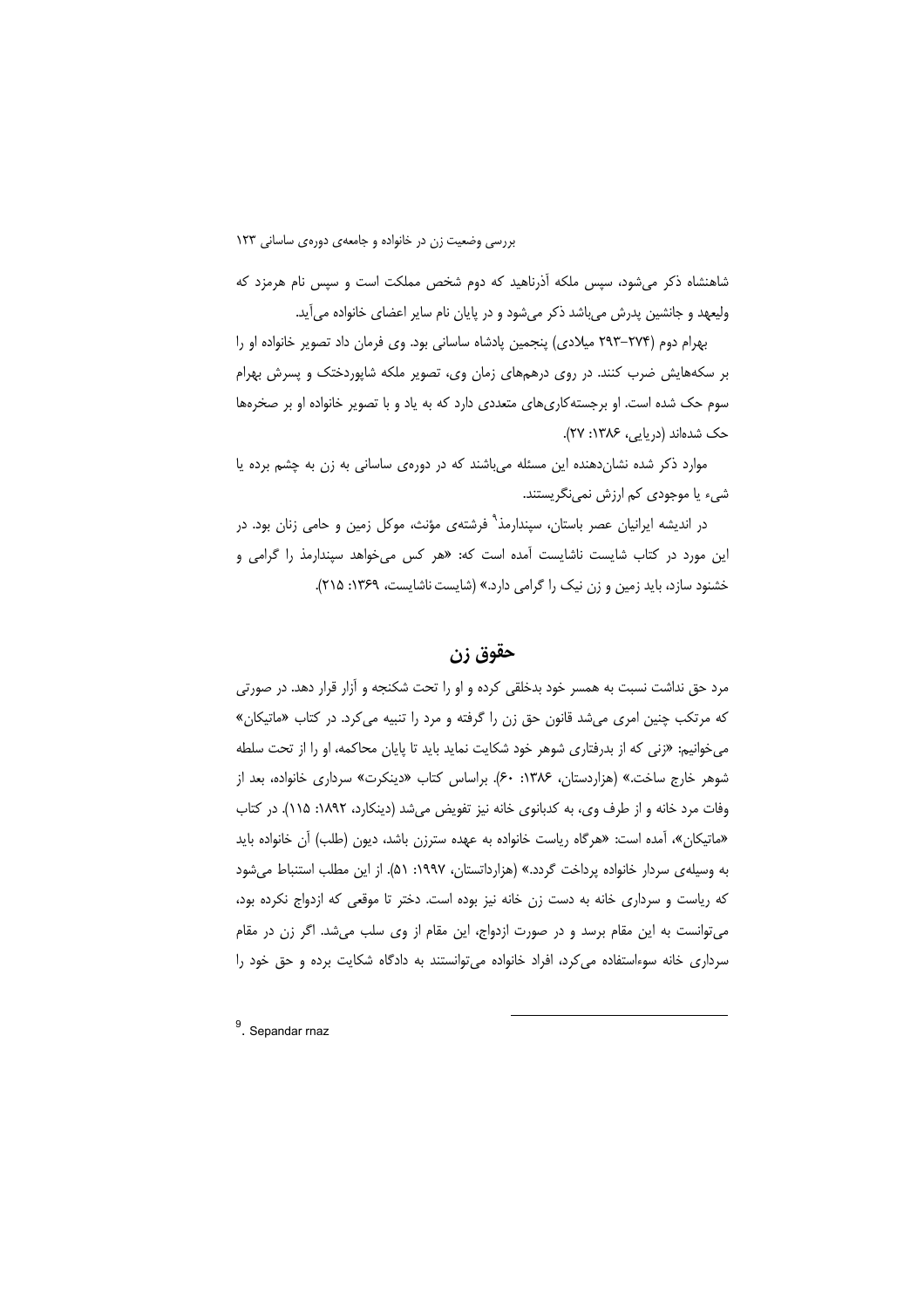بگیرند. اگر سرداری خانواده به دست شخصی غیر از بانوی خانواده بود، در صورتی که این فرد از دادن حقوق و مطالبات افراد خانواده امتناع می ورزید، این وظیفهی کدبانو بوده که از دست وی شکایت کرده و داد فرزندان خود را از او بستاند (همان، ۱۳۸۶: ۶۷).

هرگاه در ضمن عقد ازدواج شرط شده بود که شوهر حق تصرف در اموال زن خود را ندارد، در صورتی که بعد از آن کسی چیزی به زن می,بخشید، شوهر در آن چیز نیز حق تصرف نداشت، ولی هر گاه ازدواج آنان فاقد چنین شرطی بود، آنچه بعداً به تصرف زن درمیآمد، شوهر حق داشت در آن تصرف کند. مردی که حق تصرف در اموال زن خود را داشت، در صورت طلاق دادن زن از آن حق محروم می گشت (همان: فصل ٣۶). در ادامه كتاب «ماتيكان» می خوانيم: «هرگاه در سندی، شوهر به امضاء و مهر خود، یادشاه زن خود را در اداره ی اموال مجاز کرده باشد، دیگر نمی تواند او را از آن حق محروم سازد. مگر این که زن سوءاستفاده کرده یا این که آن مال را به دیگری انتقال دهد.» (همان).

همان طور که مشاهده شد، زن فقط با اجازهی شوهرش حق داشت در اموال خانواده دخالت کند ولی می توانست اموال خصوصی خود را نگهداری و با آنها معامله کند و دست به کارهای خیریه بزند. مردی که تمام یا بخشی از درآمدش را به همسرش بخشیده بود، نمیتوانست به این بهانه از دادن نفقه به او خودداری کند.

### قوانين مربوط به ازدواج

یکی از مواردی که در این عهد بدان توجه زیادی میشد، امر ازدواج بود. کتب مذهبی زرتشتی سرشار است از تشویق پسران و دختران مجرد به امر ازدواج. در فرگرد چهارم «وندیداد»، در فقره ۴۷ آمده است: «بدرستی بتو گویم، ای سپیتمان `` زرتشت، من (اهورامزدا) برتری دهم مرد خان,ومان دار را به آن کسی که بی خان ومان است، برتری دهم مرد زن برگزیده را به آن کسی که زن نگرفته، برتری مے دھم کسی را که فرزند دارد به آن کسی که بے فرزند اس*ت،* برتری دھم توانگر را به بینوا.» (ونديداد، ١٣٧۶، فرگرد چهارم، بند٣٧). امر ازدواج آنقدر مهم و با ارزش بود كه هر كسي وظيفه

<sup>10</sup> Sepitman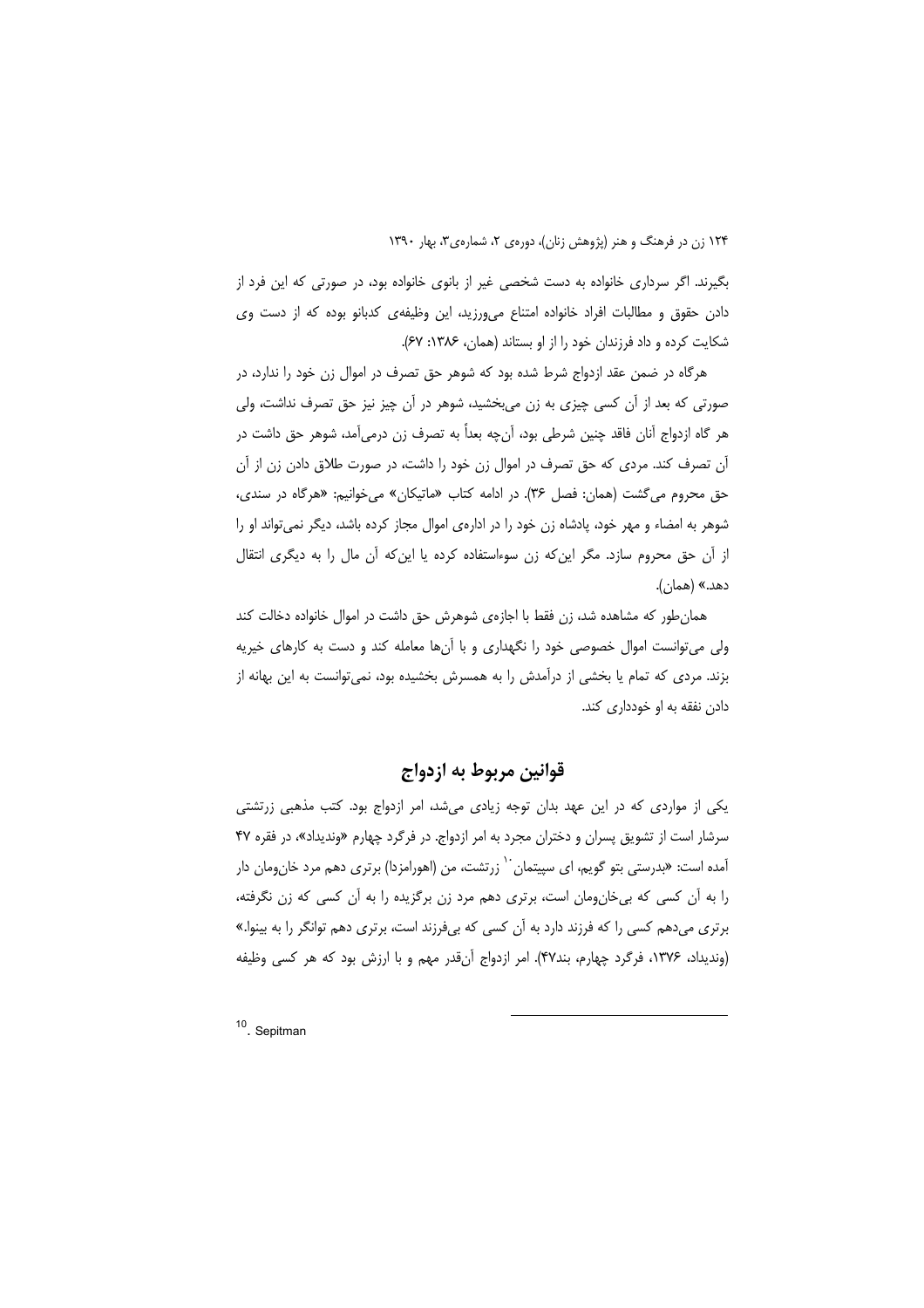داشت وسایل ازدواج دیگران را در صورت داشتن امکانات فراهم کند. در فرگرد چهارم «وندیداد»، فقرات ۴۴–۴۵ در این مورد میخوانیم: «اگر کسانی در رسند که خواستار چیزی باشند، باید آنان را بی نیاز کرد، از برای مستمندان باید وسایل زناشویی فراهم ساخت.» (همان: بند۴۴). طبق عقیده ی زرتشتیان، کسی که بدون زن و فرزند است، آدمی رنجور و دردمند است. در کتاب «مینوی خرد»، می خوانیم: «آن چند دسته مردم را باید درویش به شمار آورد، یکی آن *ک*ه خرد ندارد، دوم آن *ک*ه تنش سالم نیست و دیگر آن که پیر است و زن و فرزند و پیوندی ندارد.» (مینوی خرد، ۱۳۸۵: ۵۴) و طبق «متون پهلوی»: «رنجور است آن کو زن ندارد. گمنام است آن کو که فرزند ندارد.» (چندمتن پهلوی، ۱۳۷۴: ۱۱۱). نویسندگان اوستایی سه گونه داد و دهش را بر سراسر رادیها و سخاوتها برتری داده و ستودهاند: ١– دستگیری بینوایان و مستمندان ٢– آموزش و پرورش نوباوگان هم کیش و هم میهن ٣– فراهم نمودن وسایل زناشویی دو بینوا (داتستان، ١٨٩٧: ۴۵).

براساس كتب مذهبي زرتشتي، فردي كه (دختري كه) عمداً ازدواج نكند، يا كسي كه مانع ازدواج او شود، مرگ ارزان است و در جهان آخرت وارد دوزخ میشود. در کتاب «روایات» میخوانیم: «اگر دختری بود که او را کسی به زنی خواهد (کسی بخواهد با او ازدواج کند) و او شوی نکند، بهر بار که دشتان ٰ(حیض) شود، یک تنافور (میزان گناه) گناه بود و به پانزده تنافور، مرگ ارزان شود (شایسته مرگ شود) و اگر پدر (به شوهر) ندهد آن گناه پدر بود و اگر مادر بشوی ندهد آن گناه مادر را بود، به پانزده دشتان مرگ ارزان شود. چنین افرادی هرگز وارد بهشت نمیشوند و تا رستخیز تن پسین (برای ابد) در دوزخ می مانند.» (مانکجی رسنمجی، ۱۹۲۲: ۱۸۱).

در این دوره، در امر ازدواج نظر دختر را نیز جویا میشدند و اگر دختر مایل نبود با فردی ازدواج کند، پدر حق نداشت برخلاف میل دخترش اقدام کند. در کتاب «ماتیکان هزار داتستان»، در اینباره میخوانیم: دختر پس از پانزده سالگی می تواند به انتخاب شوهر بیردازد. پدر یا قیّم مکلّف به برگزیدن شوئی مناسب برای دختر خویشند. اما دختر ناچار از پذیرفتن کسی که به همسری وی پیشنهاد میشد نیست. پدر نمی-تواند وی را مجبور به ازدواج سازد یا وی را از ارث بینصیب گرداند و یا تنبیه دیگری دربارهاش مقرر دارد. حتی نباید پولی را که به دختر خویش به عنوان مخارج روزانه میپرداخته است از وی دریغ کند. پدر مکلف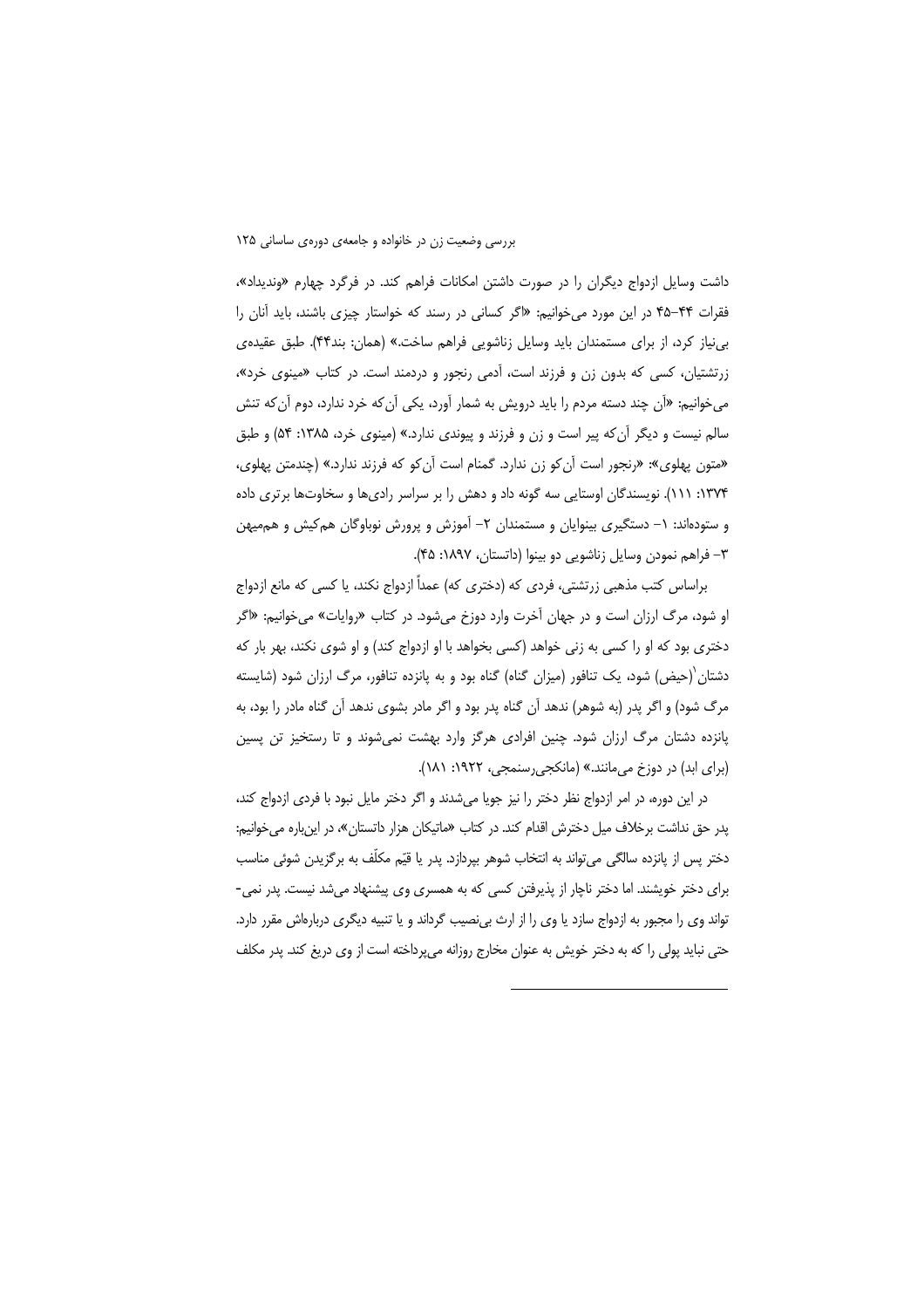به تهیه جهیزیهی مناسب برای دختر خویش است. هر گاه دختری شوی مناسب خود را پسندید و برگزید، پدر باید تکلیف خویش را درباره ازدواج او به جای آورد (هزارداتستان، ۱۳۸۶: ۱۱۷).

نه تنها نظر دختر در امر ازدواج مدنظر بود، بلکه مطلب بسیار مهم و جالبی که در این دوره با آن مواجه می شویم این است که، دختر می توانست برخلاف نظر پدر با فرد دلخواهش ازدواج کند. یعنی ممکن بود پدر خانواده، فردی را برای همسری دخترش در نظر می گرفت، ولی دختر او را نمی پسندید. در این صورت پدر نمی توانست دختر را مجبور به ازدواج تحمیلی نماید. چنین ازدواجی را عقد خودسرای زن گویند (یعنی زن بصورت خود سر عقد کرده و به پدر و مادر توجهی نکرده است)، دختری که بدین صورت ازدواج می کرد، در ازدواج خود به مرتبهی پادشاه زنی، که بالاترین و بهترین نوع ازدواج بود نمي رسيد (مانكجي رسنمجي، ١٩٢٢: ١٨١).

در نوشتههای پهلوی که دستور جاماسب منوچهر آسانا جمعآوری کرده است، عقدنامهای به جای مانده که طبق این عقدنامه، داماد (اردشیر) موظف بود داراییهای زیر را به عروس (خورشید) بدهد:

«اولاً اردشیر بهمن، نیک دانست که به پیمان راست و به نشان علاقه و محبت به خورشید، نقد سه هزار سکه سیمین مروج کشور با جواهری که نیز به بهای سه هزار زوزن باشند بدهد دوم از مجموع دارایی پا برجا که اکنون در تصرف اوست و اُن& که در اَینده به تصرف او خواهد اَمد و مالک آن بشود و بتواند بدون مانع به هر که بخواهد بدهد، یک نیمه را به خورشید یا نماینده او واگذارد و خورشید را رسماً مالک آن قرار دهد و هرگاه خورشید یا نماینده تقاضا کند بدون چون و چرا و بدون طفره و خودداری تحویل بدهد.» (مهرینشوشتری، ۱۳۵۳: ۱۰۱).

بنابراین مشخص میشود که داماد موظف بود نیمی از دارایی خود را در هر زمان به نام همسر خود نماید و این مسئله با برده خواندن زن در دورهی ساسانی کاملاً منافات دارد.

#### ازدواج نامشروع و حقوق فرزندانی که از این طریق به دنیا میآمدند

ازدواج نامشروع، در اصل همان عمل زنا میباشد، ولی چون پیوند پسر و دختر بهصورت غیرقانونی و غیرشرعی صورت می€یرد، از آن به نام ازدواج نامشروع نام بردیم. اگر پدری از انجام وظیفهی خود نسبت به دخترش کوتاهی میLورزید، مثلاً از روی امساک و یا بیم از دست دادن او، وی را به موقع شوهر نمیداد و یا اگر در اولین فرصت که موفقیتی حاصل نمیشد، دیگر مجاهدتی در این باره نمی کرد، در این صورت دختر می توانست به میل خود و بدون اجازه پدر، حتی به یک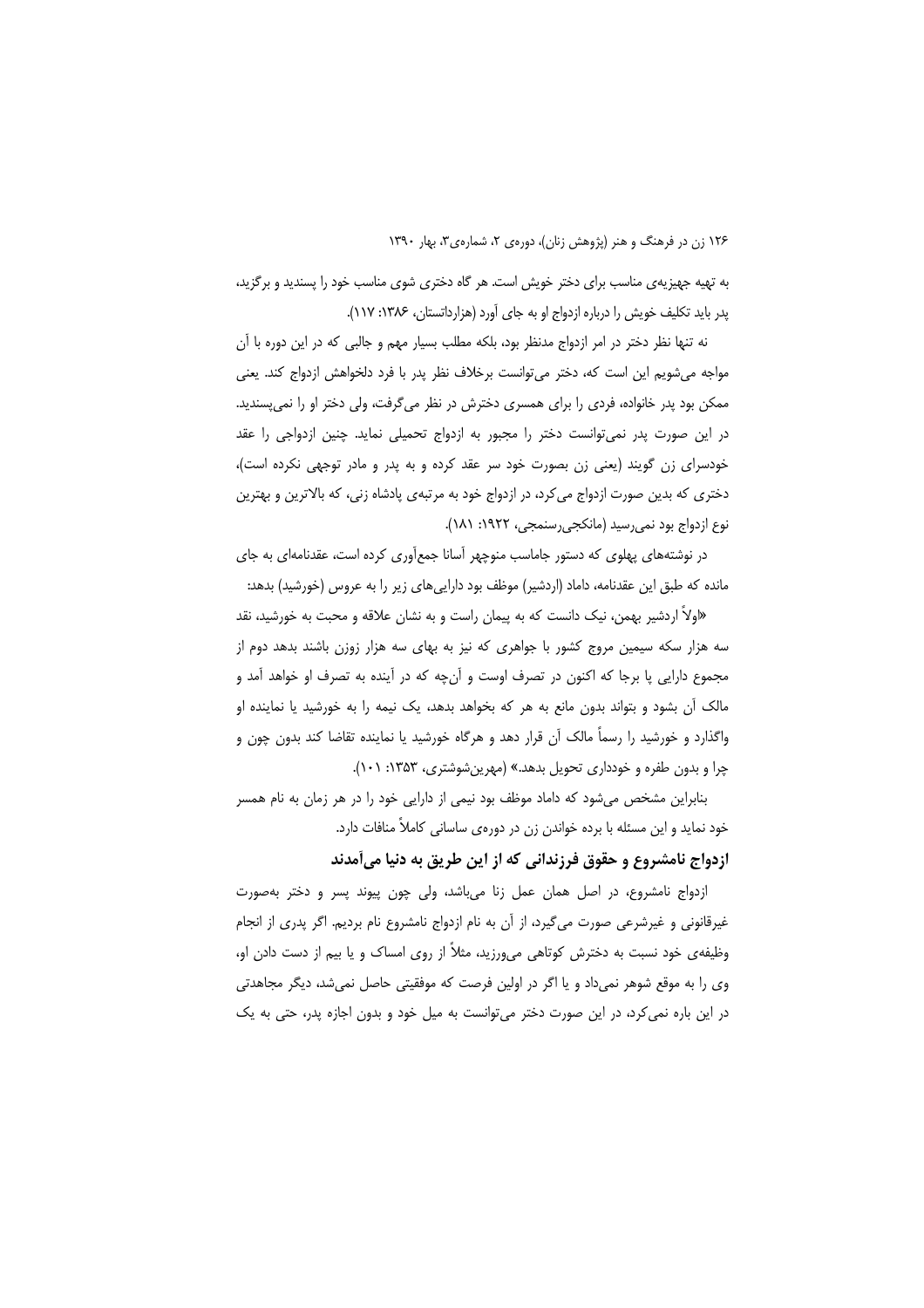ازدواج غیرمشروع تن بدهد. یعنی در این هنگام نیز، قانون پشتیبان دختر بوده و مانع از این می شد كه عمل او سرانجام وخيمي برايش در پي داشته باشد (بارتلمه، ١٣٣٧: ۴٠).

دختری که در اثر سهل!نگاری پدر، مرتکب زنا میشد، هرگاه عمل خود را تکرار نمی کرد، از ارث پدر محروم نبود، ولی در صورت تکرار عمل منافی عفت، از منزل و ارث پدر هر دو محروم بود (هزارداتستان، ۱۹۹۷: ۶۵). مسلماً اگر پدر، در ازدواج دختر مرتکب سهل|نگاری نمی شد، گناه این عمل به گردن دختر بود و می بایست مجازات شود.

اگر زنی بدون تقصیر آبستن میشد، مردی از اقوامش برای حفظ آبروی او اقرار به پدری آن طفل مي نمود (نقبائي، ١٣۴٢: ۵).

دختری که بدین طریق آبستن میشد، هیچ کس حق نداشت فرزند او را از بین ببرد. در کتاب «وندیداد» می خوانیم: «اگر از دختر آبستن نگهداری با قانون آیین نشود و بچهاش را بر اثر بی توجهی زیان و صدمهای رسد، گناه آن برای کسانی که کوتاهی کردهاند، گناه و جنحه عمدی است.» (ونديداد، ١٣٧۶، فرگرد١٥: ١۴٨٠). در ادامه همين كتاب مىخوانيم كه همه را واجب است تا از آن زن آبستن که از راه نامشروع آبستن شده است، نگهداری کنند. در اینجا میبینیم که دختر اگر چه مرتکب عمل زنا شده ولی چون انسان است و موجود زنده نیز در شکم دارد، باید به خوبی و درستی از وی نگهداری و مراقبت شود. بنابراین، گناه صدمه دیدن زن و بچهی او به گردن کوتاهی کنندگان، اعم از پدر، مادر و قیّم میباشد. یعنی همه موظف بودند از چنین شخصی، مراقبت به عمل آوردند و هرگز او را سرزنش یا اذیت نکنند. در غیر این صورت مانند این بود که کودکی را به عمد کشتهاند و مجازات آنها، مانند مجازات فردي بود كه مرتكب قتل عمد شده است.

این گونه فرزندان، «فرشتیک»<sup>۱٬</sup> یا پیک خدایان خوانده میشدند (شعبانی، ۱۳۶۹: ۷۵). یعنی برخلاف جوامع امروزی که چنین فرزندانی را «حرامزاده» لقب داده و هیچ گونه ارزش و اعتباری در جامعه ندارند، در آن دوره آنها را فرستادهی خدا قلمداد میکردند و نه تنها کسی حق نداشت آنها را از بین ببرد، بلکه حق سرزنش و اذیت کردن آنان را نیز نداشت (پیگولوسکایا، ۱۳۷۷: ۲۶۴).

<sup>11</sup> fereshtik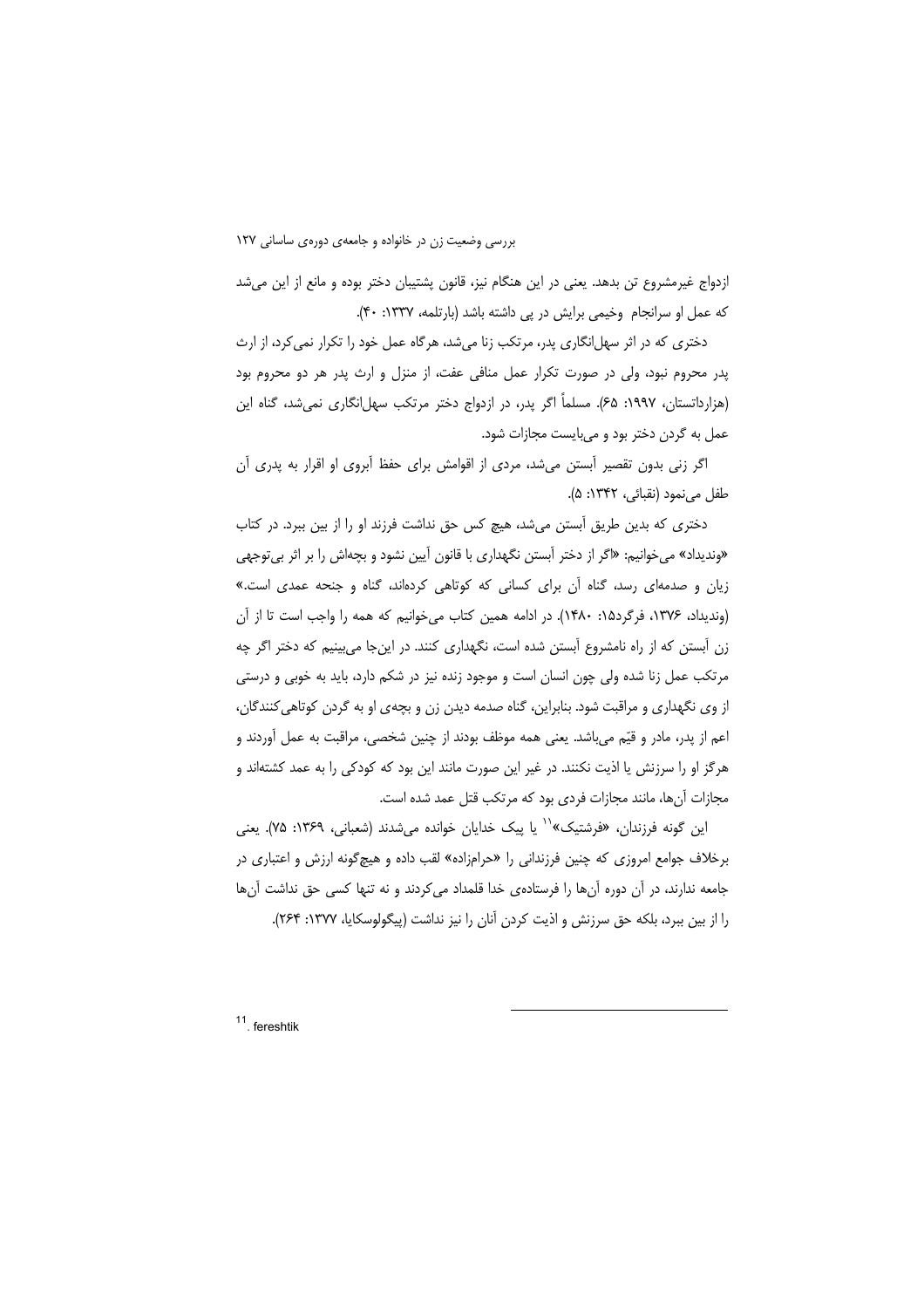**طلاق:** یکی دیگر از مسائل حقوقی زنان در عصر ساسانی، طلاق میباشد. برعکس تمامی جوامع عصر باستان که زن حق طلاق گرفتن نداشت، در ایران دورهی ساسانی، به مرد و زن (هر دو) چنین حقی داده میشد. در کتاب «ماتیکان» میخوانیم:

«تقاضای طلاق از هر یک از زوجین در محکمه پذیرفته میشود، ولی محکمه هیچ مردی را بدون رضایت شاه زن او و هیچ شاه زنی را بدون رضایت شوهرش، نمی تواند طلاق دهد.» (هزارداتستان، ۱۳۸۶: ۶۹). همان طور که مرد حق داشت از همسرش به دادگاه شکایت برده و خواهان جدایی از او باشد، زن نیز دارای چنین اختیاری بود. هرگاه مرد و زنی برای جدایی به دادگاه رجوع می کردند، محکمه تا وقتی که دلیل کافی و مستند از آنان دریافت نمیداشت و تا وقتی مطمئن نمیگشت که آنها نمیتوانند با یکدیگر زندگی کنند، اجازهی طلاق به آنها نداده و زن و مرد را مجبور به ادامهی زندگی مشترک می کرد.

اگر شوهر به بهانهای ناروا میخواست همسرش را طلاق دهد، زن می توانست نزد داور شکایت کند و اگر بر داور ثابت می شد که مرد در اشتباه است، او را تنبیه می نمود و به زندان می فرستاد (مهرين شوشتري، ١٣۵٣: ١۴٧).

بر اساس کتاب «صد در بندهش»، به چهار دلیل طلاق جاری می گشت: «و به دین مزدیسنان (دین زرتشتی)، نشاید (شایسته نیست) که زن رها کنند (طلاق دهند) و طلاق نیفتد مگر به چهار چیز (پعنی فقط در چهار مورد طلاق صورت می گیرد): یکی آن که بستره شوهر خویش ببرد و بی رسمی کند و ناشایستی از او پدیدار آید (یعنی این که زن مرتکب عمل زنا شود) و دوم آن که دشتان پنهان کند (یعنی این که عادت ماهیانه خود را از شوهرش پنهان کند) و شوهر نداند و سوم آن که جادو کند و آموزد و چهارم آن که فرزند ازش نزاید.» (بامانجی نساوانجی، ۱۹۰۹، فصل ۱۴، بند یک).

طبق كتاب ماتيكان، بعد از طلاق تا زمان ازدواج ثانوي، زن تحت سرپرستي اولياي خود قرار خواهد گرفت (هزار داتستان، ۱۳۸۶: ۵۳).

**مسئله دشتان ٌ ٌ :** یکی از مسائلی که در دورهی ساسانی در مورد زنان وجود داشت، مسئله دشتان یا عادت ماهیانه بود. براساس کتب مذهبی زرتشتی، زنان در مدت قاعدگی آلوده محسوب

<sup>12</sup>. Dasshtan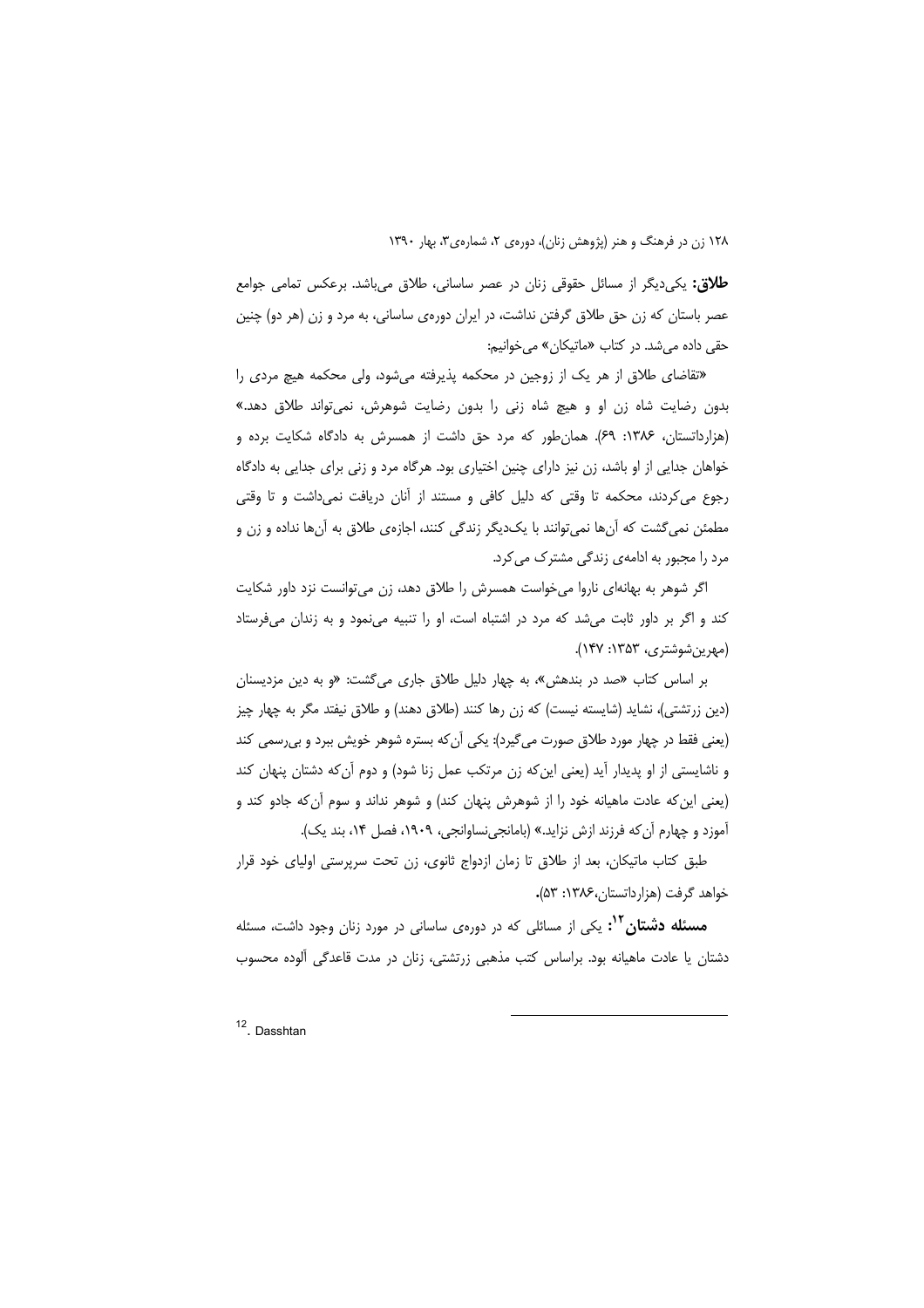شده و برای این که آلودگی آنها به دیگران سرایت نکند، می بایست در یکی از اتاق های خانه، جدا از سایر اعضای خانواده بسر برند تا وقتی که دورهی قاعدگی یا دشتان به پایان می رسید. در کتاب وندیداد در این مورد می خوانیم:

«ای دادار گیتی استومند، ای اشواگر اندر خانه مزدایرستان زنی حایض و دشتان و خون مند [خون به بیند] بنشیند، چه گونه با او رفتار کند آنان که مزداپرستان (=زرتشتی) [هستند]؟

آن گاه گفت اهورامزدا: ایدون برای او [برای زن دشتان] آنان که مزدایرست هستند راهی برای رسیدن به دشتانستان [مکانی که زن ِ دشتان در آنجا نگهداری باید بشود] برگزینند که در پیرامون از گیاهان و گل سرخ و از درختان تهی باشد [در دشتانستان گیاه و درخت نمیبایست وجود داشته باشد]. اگر نه زن دشتان آتشی را به بیند. اگر نه زن دشتان آتش —روشنان را به بیند. (وندیداد، ۱۳۷۶، فرگرد۱۶: ۱۵۱۸).

همان طور که مشاهده میشود هنگامی که زن دشتان یا حیض بود، میبایست در مکانی دور از گیاه و آتش و هر چیز مقدس قرار گیرد. در آثار مذهبی زرتشتی، احکام شدیدی در مورد زنان دشتان وجود داشت.

از این گونه مطالب برخی از نویسندگان چنین استنباط میکنند که وضعیت زن در دورهی ساسانی مانند کودکان و بردگان بود (دریایی، ۱۳۸۶: ۱۷۲).

باید گفت که مسئله دشتان زنان، نشاندهندهی مقام و وضعیت بد زنان در دورهی ساسانی نمیباشد. روحانیون و موبدان زرتشتی احکام بسیار سخت و خشنی صادر کرده بودند که تمامی اعضای جامعه موظف به پیروی از این قوانین بودند. دختران و زنان نیز مانند سایر اعضای جامعه درگیر این گونه احکام دستوپاگیر بودند. یک بهدین یا زرتشتی در صورت ارتکاب گناه کوچک، موظف بود کفاره سنگین بپردازد. در زیر برخی از این گونه احکام دستوپاگیر ذکر میشود:

«کسی که به گناهکاری، نسایی (= جسد، مردار) در آب افکند، در جای (= بیدرنگ) مرگرزان،<sup>۱۳</sup> (=شایسته مرگ) شود.» (شایستناشایست، ۱۳۶۹: ۲۹).

«هر که آتشی را بکشد (= خاموش کند)، پس باید ده آتش را بچیند (= برپاکند) و ده بار پادافراه (مجازات) ببرد (= ببیند) و ده مورچه بکشد و زوهر<sup>۱۴</sup> (= نثار و پیشکشی) به آتش بهرام بدهد». «هر که نسا را بهتنهایی حمل کند، مرگرزان است» (شایستناشایست، ۱۳۶۹: ۲۵).

13 Margrazan 14 zohr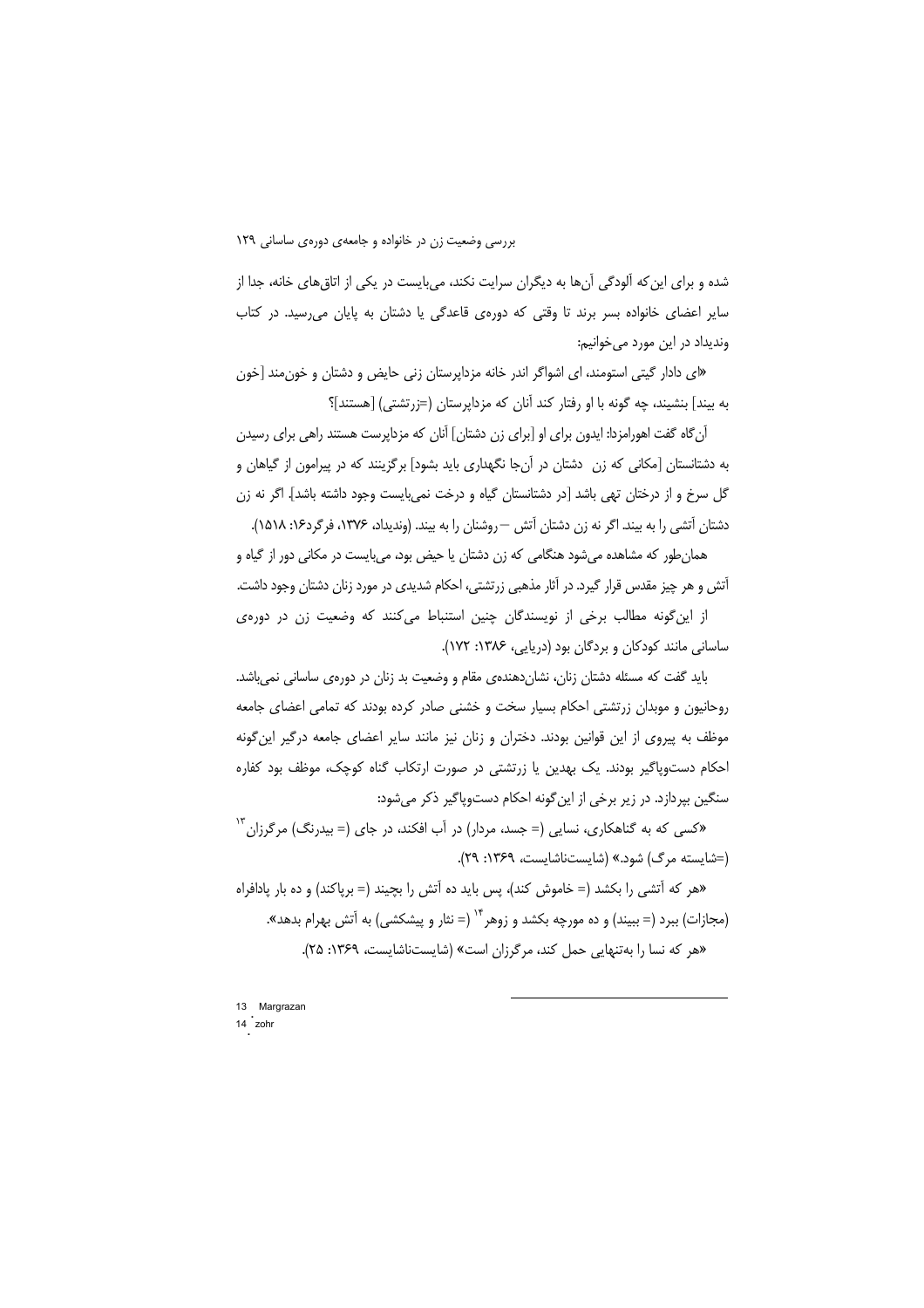«این که چون ناخن حلال کنند (= بچینند) باید که در کاغذی کنند. باژسروش (= نوعی دعا) فراز بايد گرفتن و سه ايتا اهو ويريو (= نوعي دعا) بگفتن. بهر ايتا اهوويريو بگفتن اوستا اينست: پس باژ چنان که گرفته باشد، پی در خط کند. بدان دو ایتهااهویریو که باز می کند. بهر یکی از خطها قدری خاک در میان ناخن کند، خاک در میان ناخن کردن و بدشت بردن، باید که چهار انگشت زمین فرو برد (=زمین را به اندازه سه انگشت بکند) و در آنجا ناخنها را نهد و خاک فراز سرکند (= خاک روی ناخنها بریزد).» (بامانجی نساوانجی، ۱۹۰۹: ۸۲).

علاوه بر موارد ذکر شده، صدها مورد احکام دست و پاگیر در کتابهای مذهبی زرتشتی می¤وان مشاهده نمود که توسط موبدان زرتشتی ایجاد شده و همه بهدنیان چه مرد و چه زن موظف بودند از این احکام پیروی نمایند. احکام مربوط به دشتان نیز از این گونه فرامین میباشد.

علاوه بر این، بسیاری از احکام و دستوراتی که در کتابهای مذهبی ذکر می شوند، بیشتر جنبه اخروی دارند نه دنیوی. بهعنوان مثال بسیاری از موارد ذکر میشود که یک بهدین به جرم سادهای مانند خاموش کردن اَتش مقدس (همان: ۸۵) یا انداختن جسد داخل آب (همان: ۸۳)، مرگزان (= شایسته مرگ) میگشت، در حالی که براساس قوانین حقوقی دوره ساسانی، چنین افرادی را هرگز اعدام نمینمودند. در کتاب صد دربندهش میخوانیم که اگر زنان نتوانند در هنگام دشتان یا قاعدگی — که فقط سه روز بود — احکام مربوطه را بهجای آورده و دور از اعضای خانواده بسر برند، موظف بودند دعاهای مخصوصی را خوانده و با خواندن این دعاها گناهان آنها بخشوده میشد. یعنی این که دختران و زنان در هنگام قاعدگی میتوانستند بهجای انجام احکام دستوپاگیر دشتان، دعاهای مخصوص را بخوانند و با سایر اعضای خانواده بسر ببرند (همان: ١١٠).

نتيجه گيري

با مطالعه کتب مذهبی، حقوقی و منابع تاریخی مربوط به دورهی ساسانی، به این نتیجه می رسیم که وضعیت زنان در دوره موردنظر مانند بردگان نبوده و زنان دارای شخصیت حقوقی بوده و از حقوقی مانند: اظهارنظر هنگام خواستگاری، دریافت جهیزیه و مهریه، طلاق دادن شوهر، پرداختن به امور اقتصادی، شهادت دادن در دادگاه و… برخوردار بودند. با توجه به سیستم خانواده که مبتنی بود بر پدرسالاری، زن موظف بود از شوهر خود فرمان برداری کند ولی این مسئله به معنای بردگی و عدمشخصیت حقوقی آنان نبود.